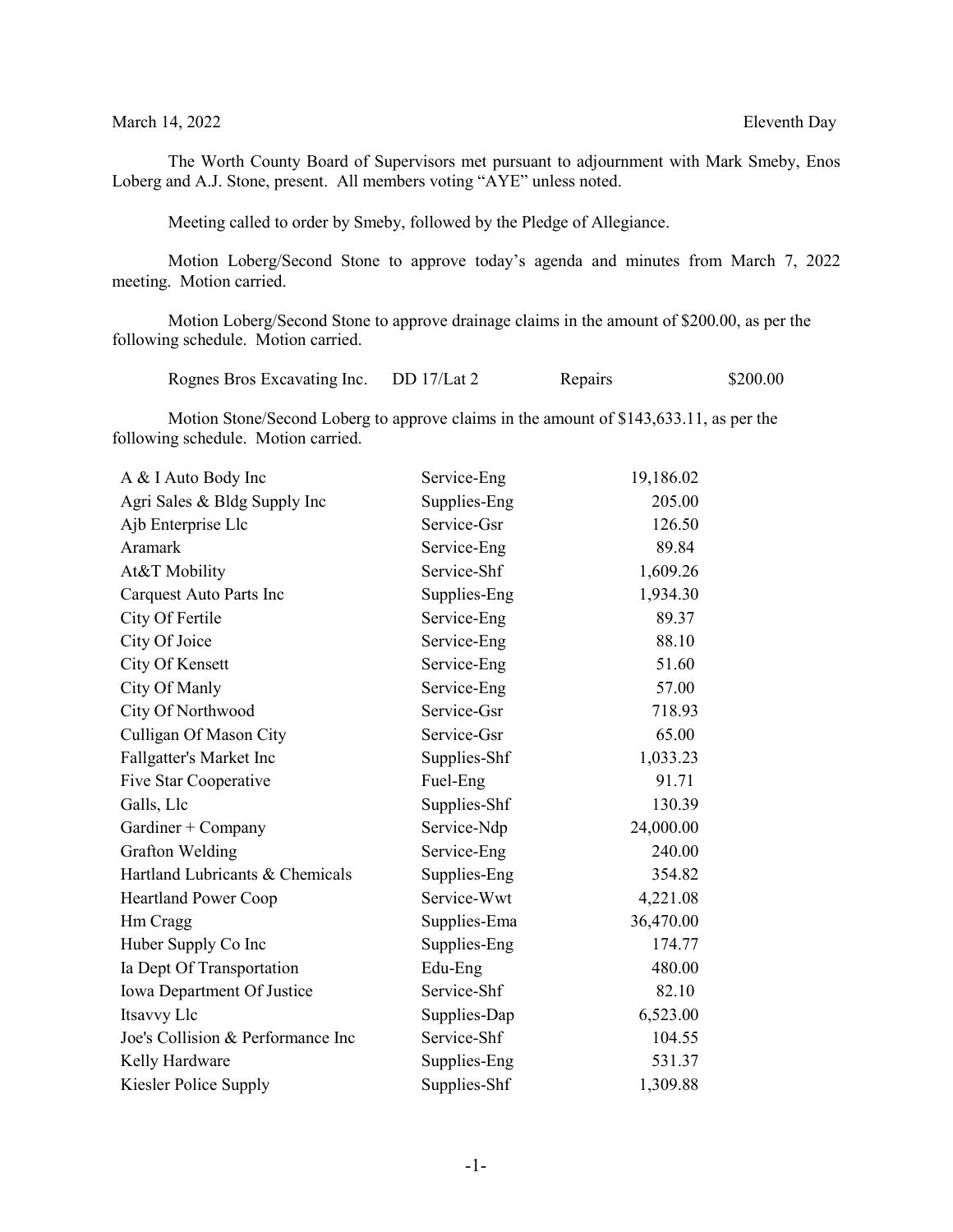| Lexisnexis                       | Service-Aty        | 177.00     |
|----------------------------------|--------------------|------------|
| Manly Junction Signal            | Service-Sup & Aud  | 532.18     |
| Marco Technologies Llc           | Service-Dap & Asr  | 504.15     |
| Midwest Wheel Companies Inc      | Parts-Eng          | 292.08     |
| Nassco Inc.                      | Supplies-Gsr       | 107.04     |
| <b>Nelson Family Trust</b>       | Rent-Shf           | 300.00     |
| Northwood Anchor Inc             | Service-Sup & Aud  | 1,000.76   |
| Northwood Chiropractic, Pc       | Service-Con        | 50.00      |
| Northwood Electric Inc           | Service-Eng        | 373.62     |
| Nuss Truck & Equipment Inc       | Parts-Eng          | 3,761.27   |
| Plunkett's Pest Control Inc      | Service-Ema        | 31.20      |
| Ram Systems                      | Service-Phd        | 720.00     |
| Singelstad's Hardware            | Supplies-Eng       | 27.98      |
| <b>State Hygienic Laboratory</b> | Service-San        | 248.00     |
| <b>Trading Post</b>              | Supplies-Con       | 143.86     |
| <b>Verizon Wireless</b>          | Service-Ema        | 40.01      |
| Viafield                         | Supplies-Con       | 7.44       |
| Wex Bank                         | Service-Tra        | 1,916.08   |
| Whks & Co                        | Service-Eng        | 29,224.10  |
| Winnebago Coop Telephone Assn    | Service-Sdp        | 85.72      |
| Worth County Engineer            | Fuel-Shf           | 4,068.66   |
| Worth Lumber Co                  | Supplies-Con       | 54.14      |
|                                  | <b>Grand Total</b> | 143,633.11 |

Motion Stone/Second Loberg to appoint Bruce Burdick as a commissioner/appraiser for DD 46/Lat 9, DD 72 and DD 32. Motion carried.

Chairperson Smeby recessed the regular session at 9:00 A.M.

Motion Stone/Second Loberg to open Public Hearing-Proposed Property Tax Levy at 9:00 A.M. Motion carried.

Chairperson Smeby read the prosed Maximum Property Tax Dollars Resolution. There was no public comment.

Motion Stone/Second Loberg to close the public hearing. Motion carried.

Chairperson Smeby reconvened the regular session.

Motion Stone/Second Loberg to adopt a resolution to approve the Maximum Property Tax Dollars Resolution. Roll call: Stone-aye; Loberg-aye; Smeby-aye. Motion carried.

## **Resolution 2022.03.14 Maximum Property Tax Dollars Resolution**

WHEREAS, the Worth County Board of Supervisors have considered the proposed FY 22/23 county maximum property tax dollars for both General County Services and Rural County Services, and